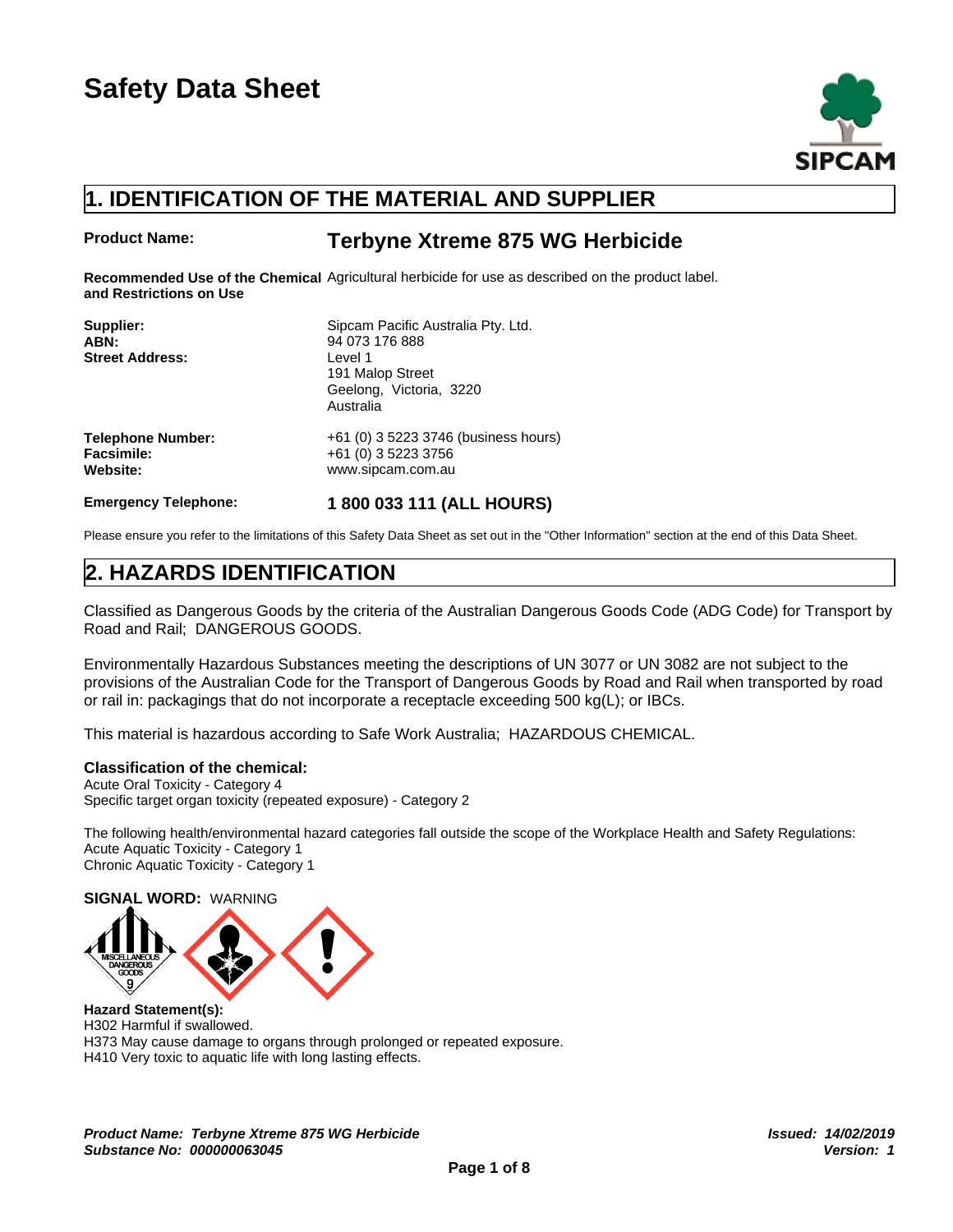

#### **Precautionary Statement(s):**

**Prevention:**

P260 Do not breathe dust. P264 Wash hands thoroughly after handling. P270 Do not eat, drink or smoke when using this product. P273 Avoid release to the environment.

#### **Response:**

P301+P312 IF SWALLOWED: Call a POISON CENTER or doctor/physician if you feel unwell. P330 Rinse mouth. P314 Get medical advice/attention if you feel unwell. P391 Collect spillage.

**Storage:**

No storage statements.

**Disposal:**

P501 Dispose of contents and container in accordance with local, regional, national, international regulations.

Poisons Schedule (SUSMP): S6 Poison.

## **3. COMPOSITION AND INFORMATION ON INGREDIENTS**

| Components                 | <b>CAS Number</b> | <b>Proportion</b> | <b>Hazard Codes</b> |
|----------------------------|-------------------|-------------------|---------------------|
| Terbuthylazine             | 5915-41-3         | 875 g/kg          | H302 H373 H410      |
| Non hazardous component(s) |                   | to 100%           |                     |

## **4. FIRST AID MEASURES**

For advice, contact a Poisons Information Centre (e.g. phone Australia 131 126; New Zealand 0800 764 766) or a doctor.

### **Inhalation:**

Remove victim from area of exposure - avoid becoming a casualty. Remove contaminated clothing and loosen remaining clothing. Allow patient to assume most comfortable position and keep warm. Keep at rest until fully recovered. Seek medical advice if effects persist.

### **Skin Contact:**

If skin contact occurs, remove contaminated clothing and wash skin with soap and water. If irritation occurs, seek medical advice.

### **Eye Contact:**

If in eyes, wash out immediately with water. In all cases of eye contamination it is a sensible precaution to seek medical advice.

### **Ingestion:**

Rinse mouth with water. If swallowed, do NOT induce vomiting. Give a glass of water. Seek immediate medical assistance.

### **Indication of immediate medical attention and special treatment needed:**

Treat symptomatically.

## **5. FIRE FIGHTING MEASURES**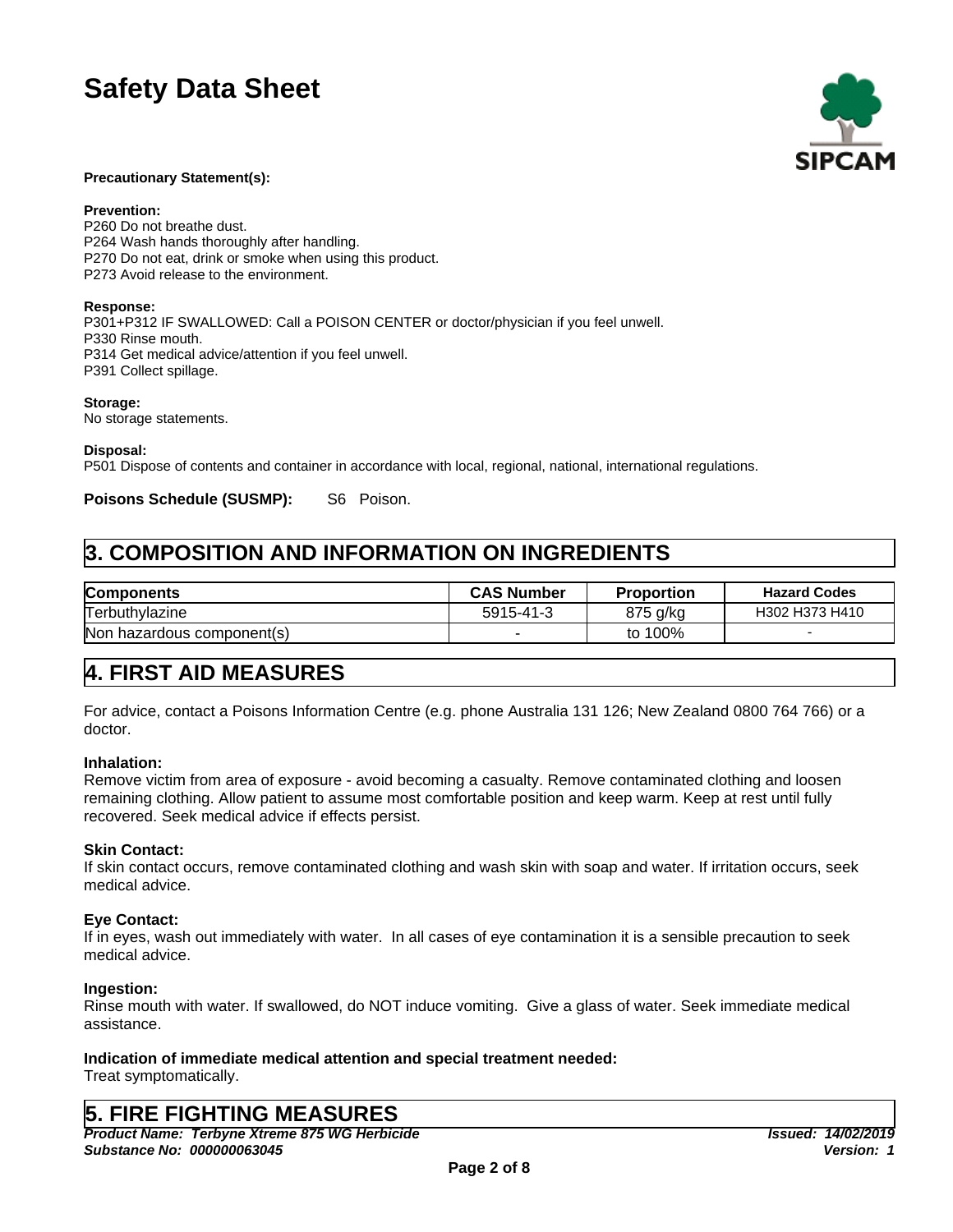

### **Suitable Extinguishing Media:**

Fine water spray, normal foam, dry agent (carbon dioxide, dry chemical powder).

### **Unsuitable Extinguishing Media:**

Water jet.

### **Hazchem or Emergency Action Code:** 2Z

### **Specific hazards arising from the chemical:**

Combustible solid. Environmentally hazardous.

### **Special protective equipment and precautions for fire-fighters:**

On burning will emit toxic fumes, including those of hydrogen chloride . Fire fighters to wear self-contained breathing apparatus and suitable protective clothing if risk of exposure to vapour or products of combustion.

## **6. ACCIDENTAL RELEASE MEASURES**

### **Emergency procedures/Environmental precautions:**

Clear area of all unprotected personnel. Do not allow container or product to get into drains, sewers, streams or ponds. If contamination of sewers or waterways has occurred advise local emergency services.

### **Personal precautions/Protective equipment/Methods and materials for containment and cleaning up:**

Slippery when wet. Avoid accidents, clean up immediately. Wear protective equipment to prevent skin and eye contact and breathing in dust. Work up wind or increase ventilation. Cover with damp absorbent (inert material, sand or soil). Sweep or vacuum up, but avoid generating dust. Collect and seal in properly labelled containers or drums for disposal. After cleaning, flush away any residual traces with water. Recover the cleaning water for subsequent disposal.

## **7. HANDLING AND STORAGE**

This material is a Scheduled Poison S6 and must be stored, maintained and used in accordance with the relevant regulations.

### **Precautions for safe handling:**

Avoid skin and eye contact and breathing in dust. Avoid handling which leads to dust formation. May form flammable dust clouds in air. For precautions necessary refer to Safety Data Sheet "Dust Explosion Hazards". Take precautionary measures against static discharges. Wash hands thoroughly after handling. Keep out of reach of children.

### **Conditions for safe storage, including any incompatibilities:**

Store in a cool, dry, well ventilated place and out of direct sunlight. Store away from foodstuffs. Store away from incompatible materials described in Section 10. Keep containers closed when not in use - check regularly for spills.

## **8. EXPOSURE CONTROLS/PERSONAL PROTECTION**

**Control Parameters:** No value assigned for this specific material by Safe Work Australia. However, Workplace Exposure Standard(s) for constituent(s):

Dusts not otherwise classified: 8hr TWA =  $10 \text{ mg/m}^3$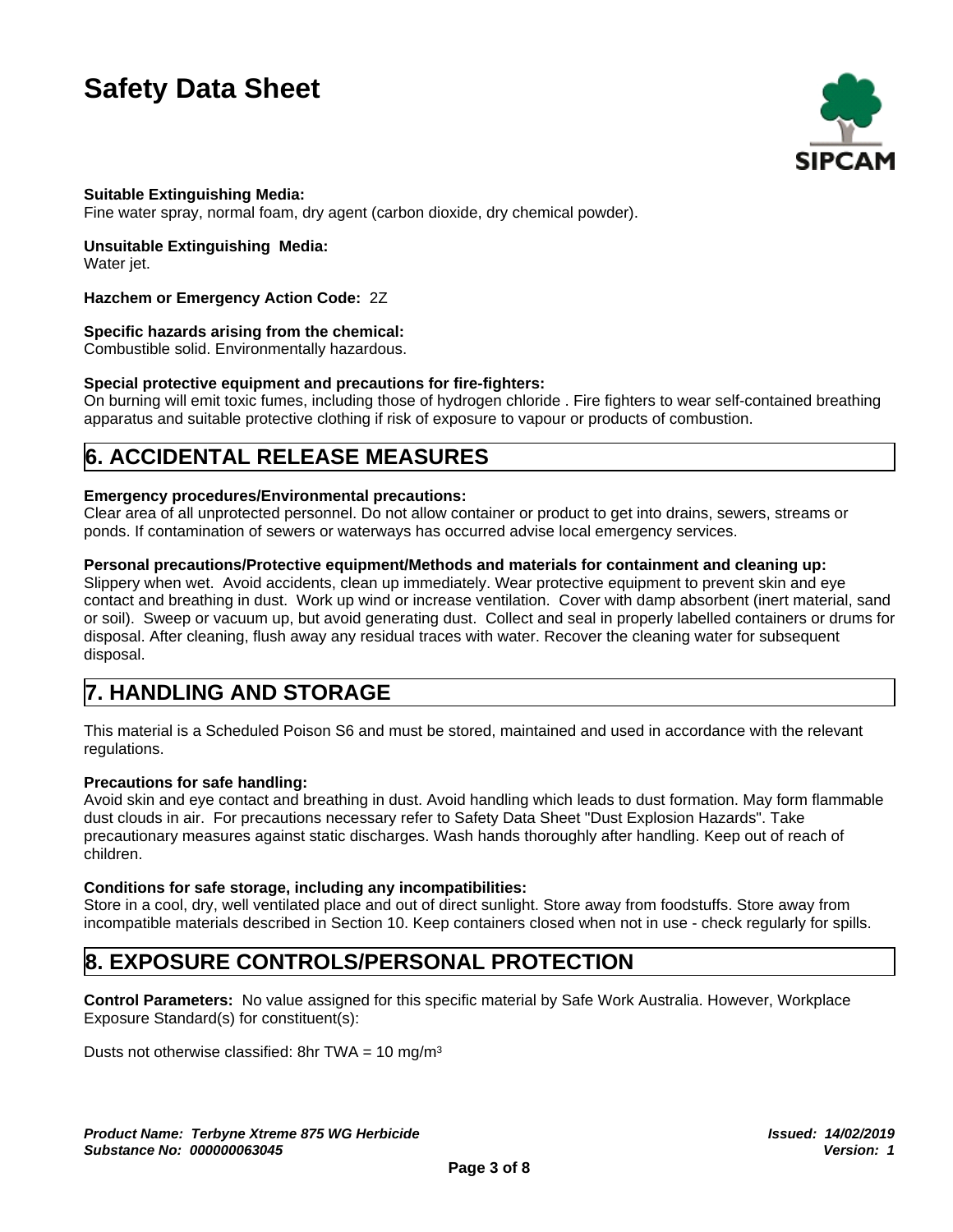

As published by Safe Work Australia Workplace Exposure Standards for Airborne Contaminants.

TWA - The time-weighted average airborne concentration of a particular substance when calculated over an eight-hour working day, for a five-day working week.

These Workplace Exposure Standards are guides to be used in the control of occupational health hazards. All atmospheric contamination should be kept to as low a level as is workable. These workplace exposure standards should not be used as fine dividing lines between safe and dangerous concentrations of chemicals. They are not a measure of relative toxicity.

### **Appropriate engineering controls:**

Ensure ventilation is adequate and that air concentrations of components are controlled below quoted Workplace Exposure Standards. Keep containers closed when not in use.

If in the handling and application of this material, safe exposure levels could be exceeded, the use of engineering controls such as local exhaust ventilation must be considered and the results documented. If achieving safe exposure levels does not require engineering controls, then a detailed and documented risk assessment using the relevant Personal Protective Equipment (PPE) (refer to PPE section below) as a basis must be carried out to determine the minimum PPE requirements.

#### **Individual protection measures, such as Personal Protective Equipment (PPE):**

The selection of PPE is dependent on a detailed risk assessment. The risk assessment should consider the work situation, the physical form of the chemical, the handling methods, and environmental factors.

OVERALLS, SAFETY SHOES, SAFETY GLASSES, GLOVES, DUST MASK.



Wear overalls, safety glasses and impervious gloves. Avoid generating and inhaling dusts. If determined by a risk assessment an inhalation risk exists, wear a dust mask/respirator meeting the requirements of AS/NZS 1715 and AS/NZS 1716. Always wash hands before smoking, eating, drinking or using the toilet. Wash contaminated clothing and other protective equipment before storage or re-use.

### **9. PHYSICAL AND CHEMICAL PROPERTIES**

**Physical state:** Granulated Solid **Colour:** Off-white **Odour:** Faint **Solubility:** Dispersible in water.<br> **Specific Gravity:** Not available **Specific Gravity: Relative Vapour Density (air=1):** Not available **Vapour Pressure (20 °C):** Not available **Flash Point (°C):** Not available **Flammability Limits (%):** Not available **Autoignition Temperature (°C):** Not available **Melting Point/Range (°C):** ca. 176 (for Terbuthylazine)

*Product Name: Terbyne Xtreme 875 WG Herbicide Substance No: 000000063045*

*Issued: 14/02/2019 Version: 1*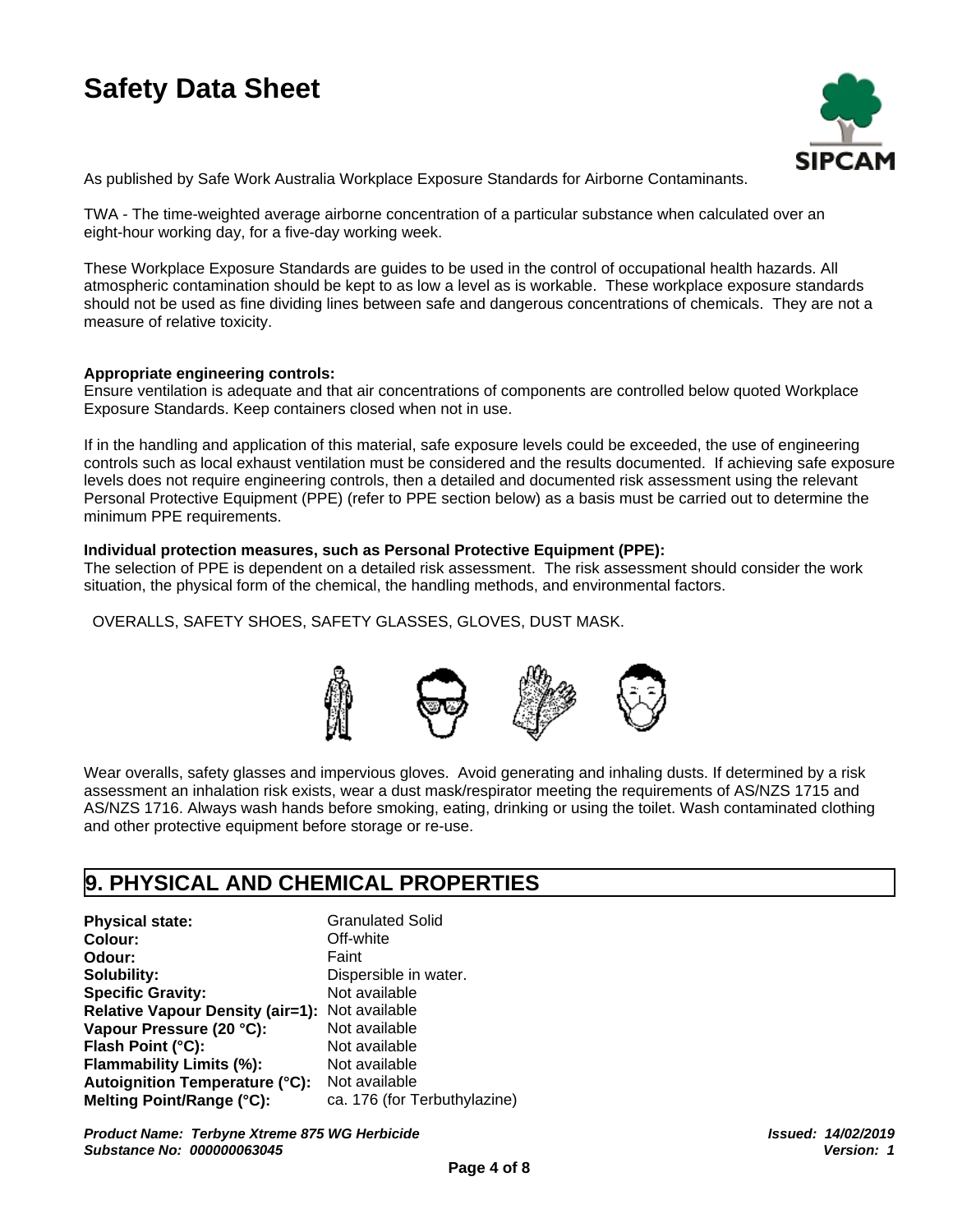

| Decomposition Point (°C): | Not available |
|---------------------------|---------------|
| pH:                       | Not available |

## **10. STABILITY AND REACTIVITY**

| <b>Reactivity:</b>                            | Non-reactive under normal conditions of use, storage and transport.                                         |
|-----------------------------------------------|-------------------------------------------------------------------------------------------------------------|
| <b>Chemical stability:</b>                    | Stable under normal ambient and anticipated storage and handling conditions of<br>temperature and pressure. |
| <b>Possibility of hazardous</b><br>reactions: | None known.                                                                                                 |
| <b>Conditions to avoid:</b>                   | Avoid dust generation.                                                                                      |
| Incompatible materials:                       | Incompatible with strong acids, strong bases, strong oxidising agents.                                      |
| <b>Hazardous decomposition</b><br>products:   | Oxides of nitrogen. Hydrogen chloride.                                                                      |

## **11. TOXICOLOGICAL INFORMATION**

No adverse health effects expected if the product is handled in accordance with this Safety Data Sheet and the product label. Symptoms or effects that may arise if the product is mishandled and overexposure occurs are:

| Ingestion:                                                                                                                 | No adverse effects expected, however, large amounts may cause nausea and<br>vomiting.                                                                                  |
|----------------------------------------------------------------------------------------------------------------------------|------------------------------------------------------------------------------------------------------------------------------------------------------------------------|
| Eye contact:                                                                                                               | May be an eye irritant. Exposure to the dust may cause discomfort due to<br>particulate nature. May cause physical irritation to the eyes.                             |
| <b>Skin contact:</b>                                                                                                       | Contact with skin may result in irritation.                                                                                                                            |
| Inhalation:                                                                                                                | Breathing in dust may result in respiratory irritation.                                                                                                                |
| Oral LD50 (rat): 1503-1845 mg/kg<br>Dermal LD50 (rat): >3000 mg/kg<br>Inhalation LC50 (rat): > 3510 mg/m <sup>3</sup> /4hr | Acute toxicity: No LD50 data available for the product. However, for the major constituent:                                                                            |
| <b>Skin corrosion/irritation:</b><br>Serious eye damage/irritation:<br><b>Respiratory or skin</b><br>sensitisation:        | Non-irritant (rabbit).<br>Non-irritant (rabbit).<br>Not a skin sensitiser.                                                                                             |
| <b>Chronic effects:</b>                                                                                                    |                                                                                                                                                                        |
| <b>Mutagenicity:</b><br><b>Carcinogenicity:</b>                                                                            | No information available.<br>No component contained in this material is listed as carcinogenic according to the<br>International Agency for Research on Cancer (IARC). |
| <b>Reproductive toxicity:</b><br><b>Specific Target Organ Toxicity</b><br>(STOT) - single exposure:                        | No information available.<br>No information available.                                                                                                                 |
|                                                                                                                            |                                                                                                                                                                        |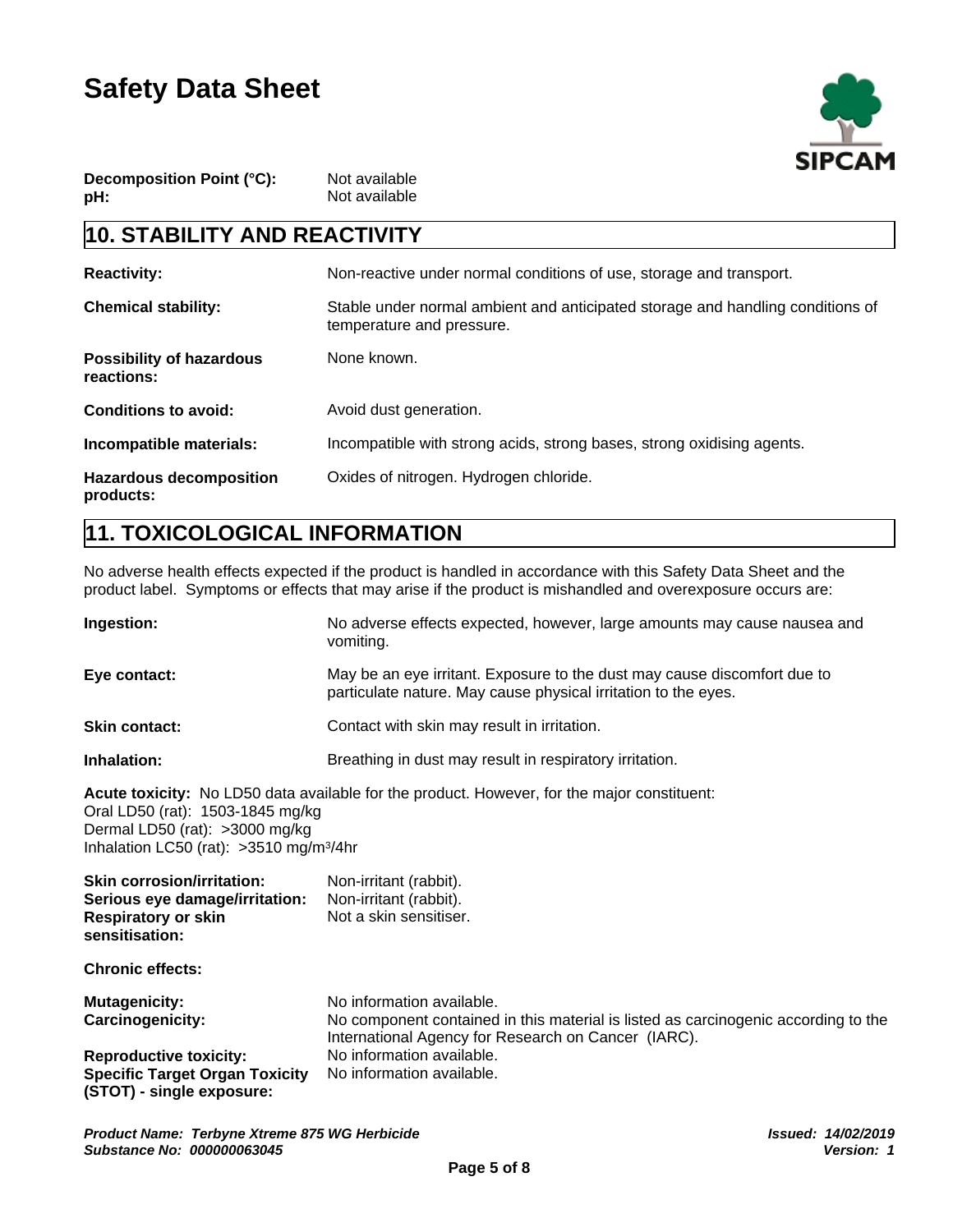

**Specific Target Organ Toxicity (STOT) - repeated exposure:**

May cause damage to organs through prolonged or repeated exposure.

**Aspiration hazard:** No information available.

### **12. ECOLOGICAL INFORMATION**

| <b>Ecotoxicity</b>                               | Avoid contaminating waterways.                                                              |
|--------------------------------------------------|---------------------------------------------------------------------------------------------|
| Persistence/degradability:                       | Not readily biodegradable.                                                                  |
| <b>Bioaccumulative potential:</b>                | This product shows a low bioaccumulation potential.                                         |
| <b>Mobility in soil:</b>                         | Very toxic to the soil environment.                                                         |
| <b>Aquatic toxicity:</b>                         | Very toxic to aquatic organisms. May cause long lasting harmful effects to aquatic<br>life. |
| 48hr EC50 (algae):<br>96hr LC50 (rainbow trout): | $<$ 1 mg/L<br>2.2 mg/L (for Terbuthylazine)                                                 |

## **13. DISPOSAL CONSIDERATIONS**

### **Disposal methods:**

Shake empty into application equipment. Do not dispose of unused product on site. Puncture or shred and bury empty containers in a local authority landfill. If no landfill is available bury the containers below 500 mm in a disposal pit specifically marked and set up for this purpose clear of waterways, desirable vegetation and tree roots. Empty containers and product should not be burnt.

## **14. TRANSPORT INFORMATION**

### **Road and Rail Transport**

Classified as Dangerous Goods by the criteria of the Australian Dangerous Goods Code (ADG Code) for Transport by Road and Rail; DANGEROUS GOODS.

Environmentally Hazardous Substances meeting the descriptions of UN 3077 or UN 3082 are not subject to the provisions of the Australian Code for the Transport of Dangerous Goods by Road and Rail when transported by road or rail in: packagings that do not incorporate a receptacle exceeding 500 kg(L); or IBCs.



**UN No:** 3077 **Packing Group:** III **Proper Shipping Name or Technical Name: Hazchem or Emergency Action Code:**

**Transport Hazard Class:** 9 Miscellaneous Dangerous Goods ENVIRONMENTALLY HAZARDOUS SUBSTANCE, SOLID, N.O.S. (CONTAINS TERBUTHYLAZINE) 2Z

### **Marine Transport**

Classified as Dangerous Goods by the criteria of the International Maritime Dangerous Goods Code (IMDG Code) for transport by sea; DANGEROUS GOODS.

*Product Name: Terbyne Xtreme 875 WG Herbicide Substance No: 000000063045*

*Issued: 14/02/2019 Version: 1*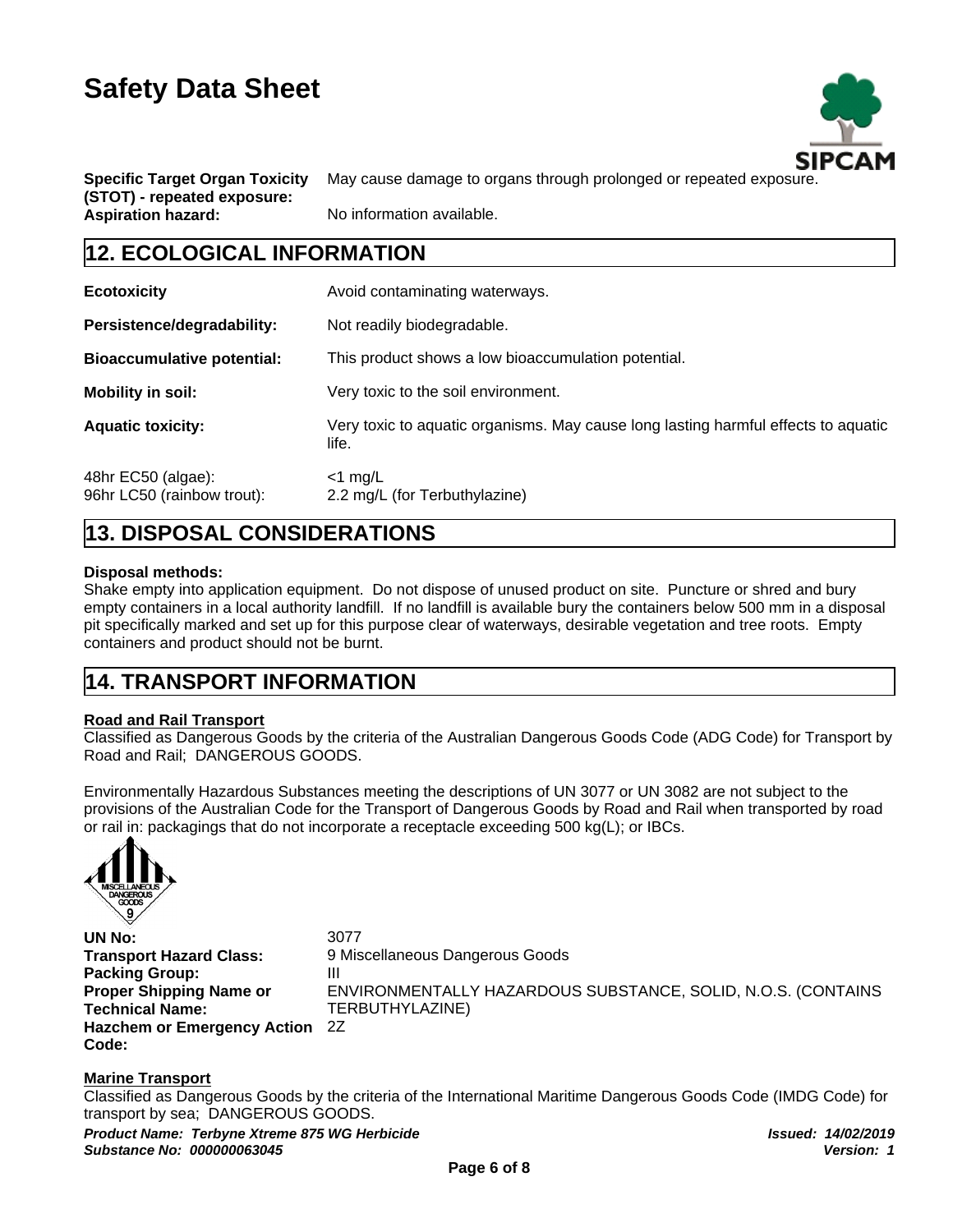

| UN No:                         | 3077                                                         |
|--------------------------------|--------------------------------------------------------------|
| <b>Transport Hazard Class:</b> | 9 Miscellaneous Dangerous Goods                              |
| <b>Packing Group:</b>          | Ш                                                            |
| <b>Proper Shipping Name or</b> | ENVIRONMENTALLY HAZARDOUS SUBSTANCE, SOLID, N.O.S. (CONTAINS |
| <b>Technical Name:</b>         | TERBUTHYLAZINE)                                              |
| <b>IMDG EMS Fire:</b>          | F-A                                                          |
| <b>IMDG EMS Spill:</b>         | S-F                                                          |
|                                |                                                              |
| <b>Marine Pollutant</b>        | Yes                                                          |
|                                |                                                              |



### **Air Transport**

Classified as Dangerous Goods by the criteria of the International Air Transport Association (IATA) Dangerous Goods Regulations for transport by air; DANGEROUS GOODS.

| UN No:                         | 3077                                                         |
|--------------------------------|--------------------------------------------------------------|
| Transport Hazard Class:        | Miscellaneous Dangerous Goods                                |
| <b>Packing Group:</b>          | Ш                                                            |
| <b>Proper Shipping Name or</b> | ENVIRONMENTALLY HAZARDOUS SUBSTANCE, SOLID, N.O.S. (CONTAINS |
| Technical Name:                | TERBUTHYLAZINE)                                              |

## **15. REGULATORY INFORMATION**

### **Classification:**

This material is hazardous according to Safe Work Australia; HAZARDOUS CHEMICAL.

### **Classification of the chemical:**

Acute Oral Toxicity - Category 4 Specific target organ toxicity (repeated exposure) - Category 2

The following health/environmental hazard categories fall outside the scope of the Workplace Health and Safety Regulations: Acute Aquatic Toxicity - Category 1 Chronic Aquatic Toxicity - Category 1

### **Hazard Statement(s):**

H302 Harmful if swallowed. H373 May cause damage to organs through prolonged or repeated exposure. H410 Very toxic to aquatic life with long lasting effects.

#### **Poisons Schedule (SUSMP):** S6 Poison.

This product is registered in Australia by the Australian Pesticides & Veterinary Medicines Authority (APVMA). APVMA product number 68613

## **16. OTHER INFORMATION**

*Product Name: Terbyne Xtreme 875 WG Herbicide Substance No: 000000063045*